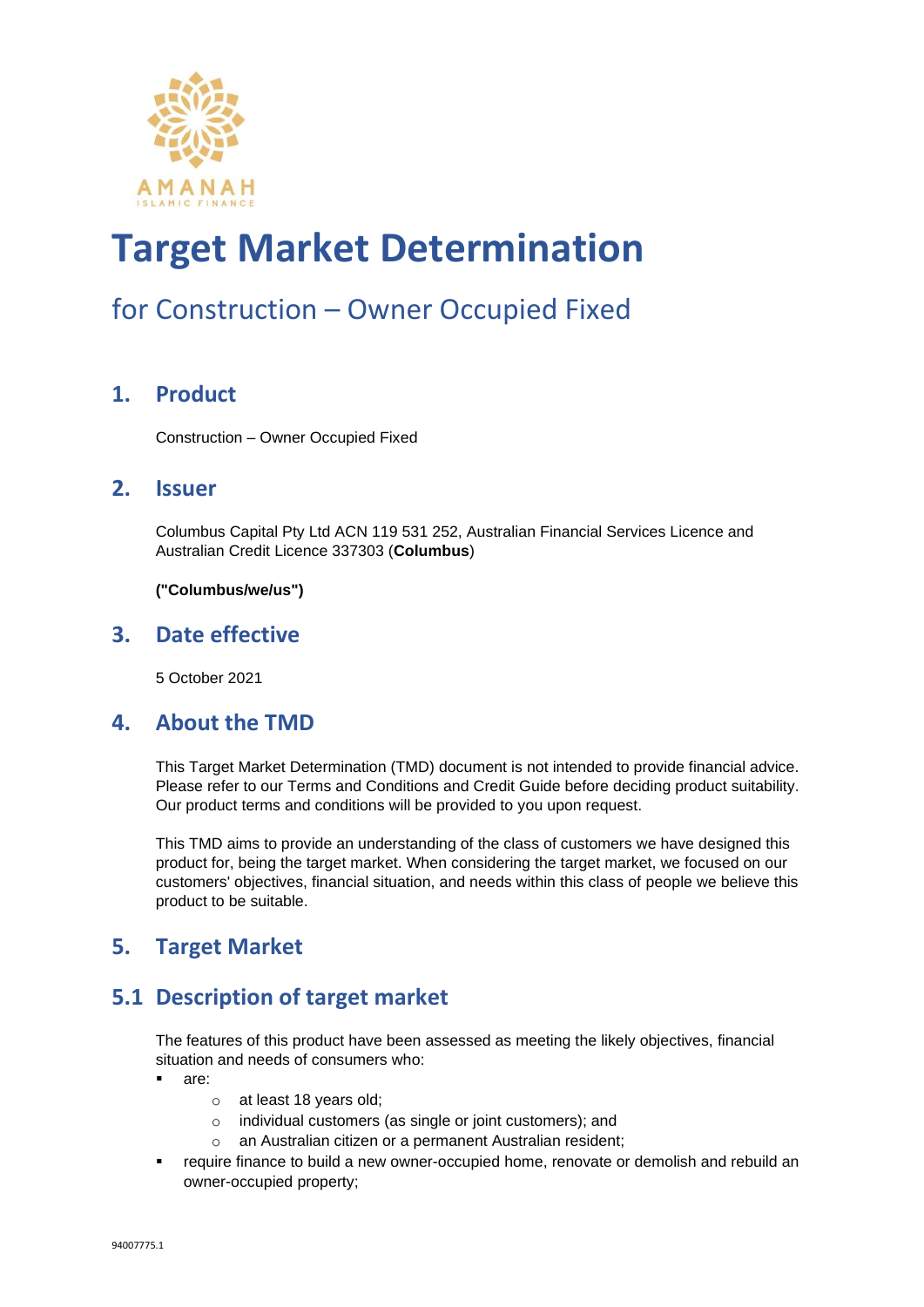

### for Construction – Owner Occupied Fixed

- **•** Rent Only option available during construction phase (max 12 months) reverting to Principal & Rent.
- require an offset account;
- require the certainty of a fixed rental rate;
- are able to make up to \$20k of extra payments without penalty; and
- want the option of either principal and rent or rent only payments.
- satisfy our eligibility criteria:
- requires a Sharia compliant finance facility

The product meets the likely objectives, financial situation and needs of consumers in the target market because it provides them with the certainty of a fixed rate for an initial period of time, allows them to deposit funds into an offset account and/or make additional payments directly into the finance to reduce the amount of rent payable up to \$20k additional per annum whilst maintaining the ability to draw on surplus funds when required. This product also allows consumers to select rent only or principal and rent payments in order to reduce their overall debt and build equity.

#### **5.2 Classes of consumers for who the product may not be suitable**

This product may not be suitable for consumers who:

- do not meet the eligibility requirements;
- are looking to purchase or refinance an existing residential owner occupied property;
- require the ability to provide alternative methods of income verification.

#### **5.3 Description of the Product, including key attributes**

- Variable rental rate;
- Payment options:
	- o principle and rent; or
	- o rent only
- Redraw available
- Minimum finance size: \$50,000
- Maximum Finance Size: \$2,000,000 (subject to LVR and postcode policy)
- Maximum LVR:
	- o 80% for Inner-City postcodes
	- o 90% for Regional postcodes
	- o 90% for Metro and Non-Metro postcodes
- **Offset facility available**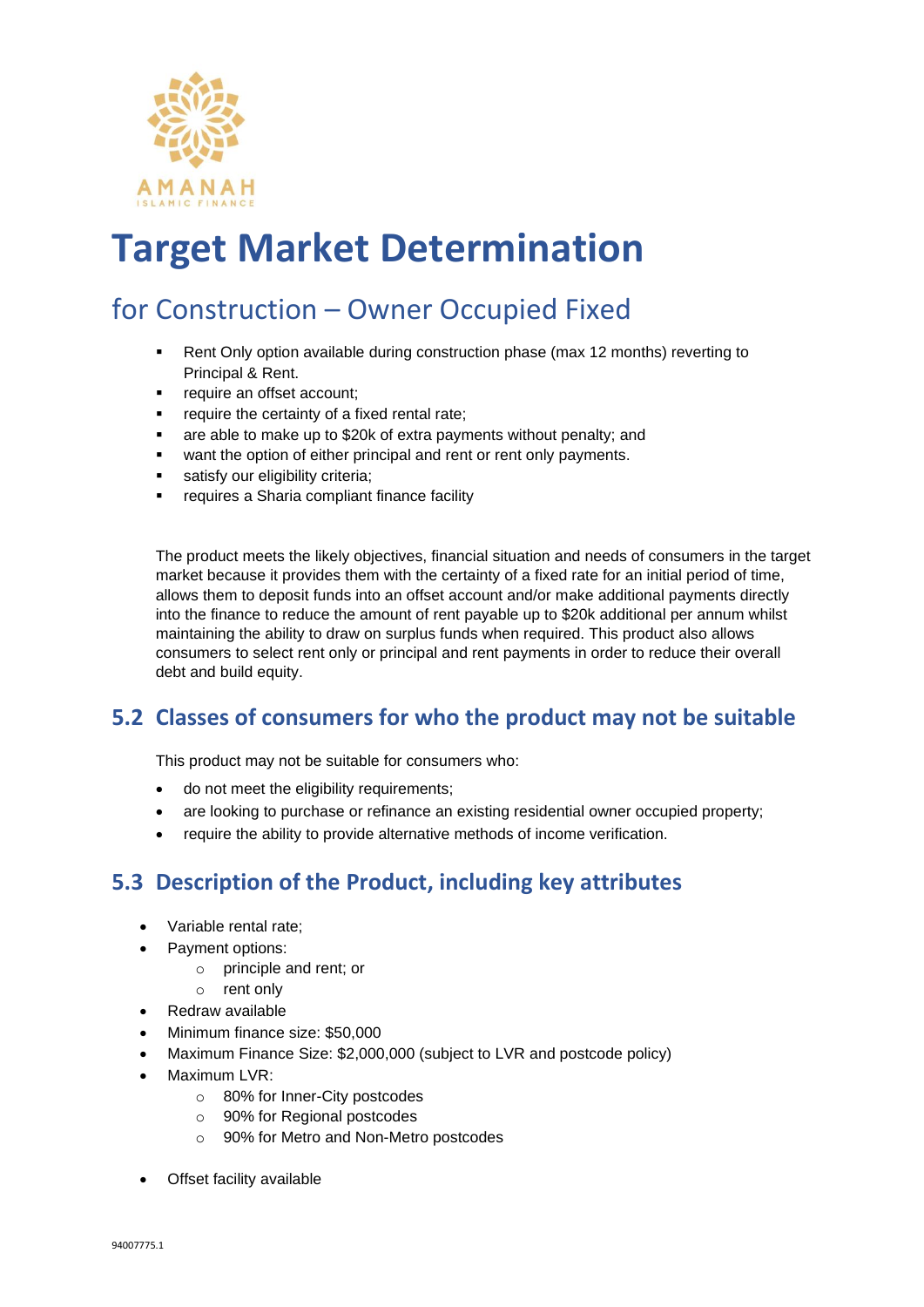

### for Construction – Owner Occupied Fixed

- Application fee may be payable
- Settlement fee may be payable
- Valuation fee may be payable
- Ongoing fee may be payable

#### **6. Distribution Conditions/ Restrictions**

The following distribution channels and conditions have been assessed as being appropriate to direct the distribution of the product to the target market:

- **Direct** 
	- Online
	- By phone
	- In person (e.g. branch, agency, or premises visit)
- Third party Accredited mortgage brokers subject to Best Interests Duty (BID)

The distribution channels and conditions are appropriate because:

- the product has a wide target market;
- our staff have the necessary training, knowledge and accreditation (if required) to assess whether the consumer is within the target market. All of our staff must continually satisfy annual compliance reviews.
- we rely on existing distributors, methods, controls and supervision already in place;
- our approval system has checks and controls in place to flag applicants who may be outside the target market; and
- accredited mortgage brokers are subject to a higher duty under BID to ensure that the product is in the best interests of the particular consumer.

#### **7. TMD Reviews**

We will review this TMD as follows: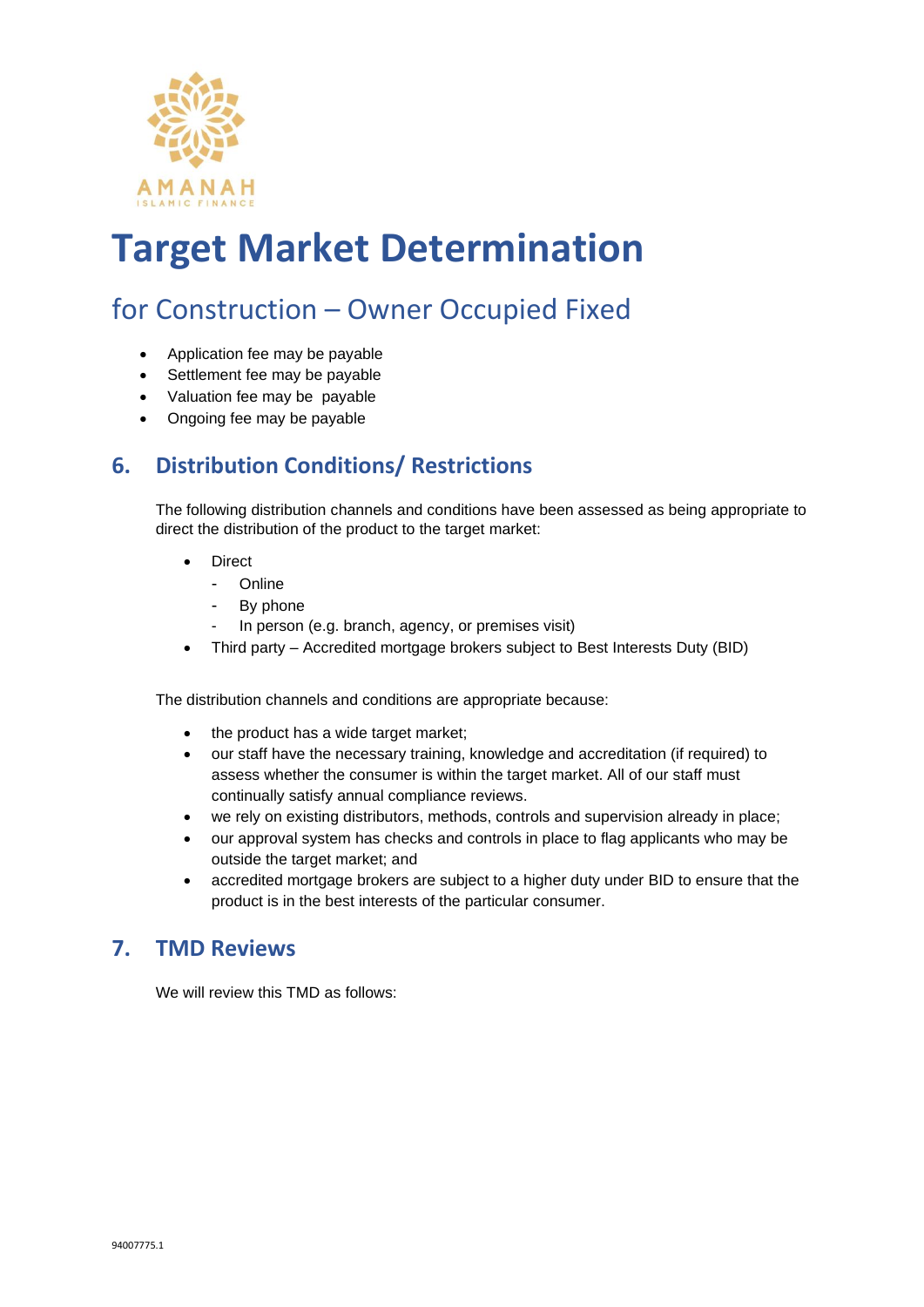

### for Construction – Owner Occupied Fixed

| Initial review  | Within 12 months of the date of this TMD                                                                                                                                                                                                                                                                                                                                                                                                                                                                                                                                                                   |
|-----------------|------------------------------------------------------------------------------------------------------------------------------------------------------------------------------------------------------------------------------------------------------------------------------------------------------------------------------------------------------------------------------------------------------------------------------------------------------------------------------------------------------------------------------------------------------------------------------------------------------------|
| Periodic review | Each year on the anniversary of this TMD.                                                                                                                                                                                                                                                                                                                                                                                                                                                                                                                                                                  |
| Review triggers | Specific events will prompt Columbus to review this TMD, which<br>includes:<br>A significant dealing of the product to consumers outside the<br>target market occurs;<br>A significant number of complaints are received from<br>٠.<br>customers in relation to the product;<br>A significant number of defaults occur;<br>A significant breach has occurred in connection with the<br>۰.<br>issuing and distribution of this product; and<br>A significant number of late payments are being recorded;<br>A material change is made to this product.<br>Unexpected early stage arrears are detected<br>٠. |

If a review trigger occurs, we will complete a review of the TMD within ten business days. Meanwhile, we will cease to offer this product to our customers until our TMD review concludes and any necessary changes to the product or TMD, including distribution methods, are made.

#### **8. Monitoring and reporting of this TMD**

The following data must be provided to us by any person who engages in retail product distribution conduct in relation to this product:

| <b>Type of information</b> | <b>Description</b>                                                                                                                                  | <b>Reporting period</b>                                                                    |
|----------------------------|-----------------------------------------------------------------------------------------------------------------------------------------------------|--------------------------------------------------------------------------------------------|
| <b>Specific Complaints</b> | Details of the complaint, including<br>name and contact details of<br>complainant and substance of the<br>complaint.                                | As soon as practicable and within<br>10 business days of receipt of<br>complaint.          |
| Complaints                 | Number of complaints                                                                                                                                | Every 6 months                                                                             |
| Significant dealing(s)     | Date or date range of the<br>significant dealing(s) and<br>description of the significant<br>dealing (eg, why it is not<br>consistent with the TMD) | As soon as practicable, and in<br>any case within 10 business days<br>after becoming aware |